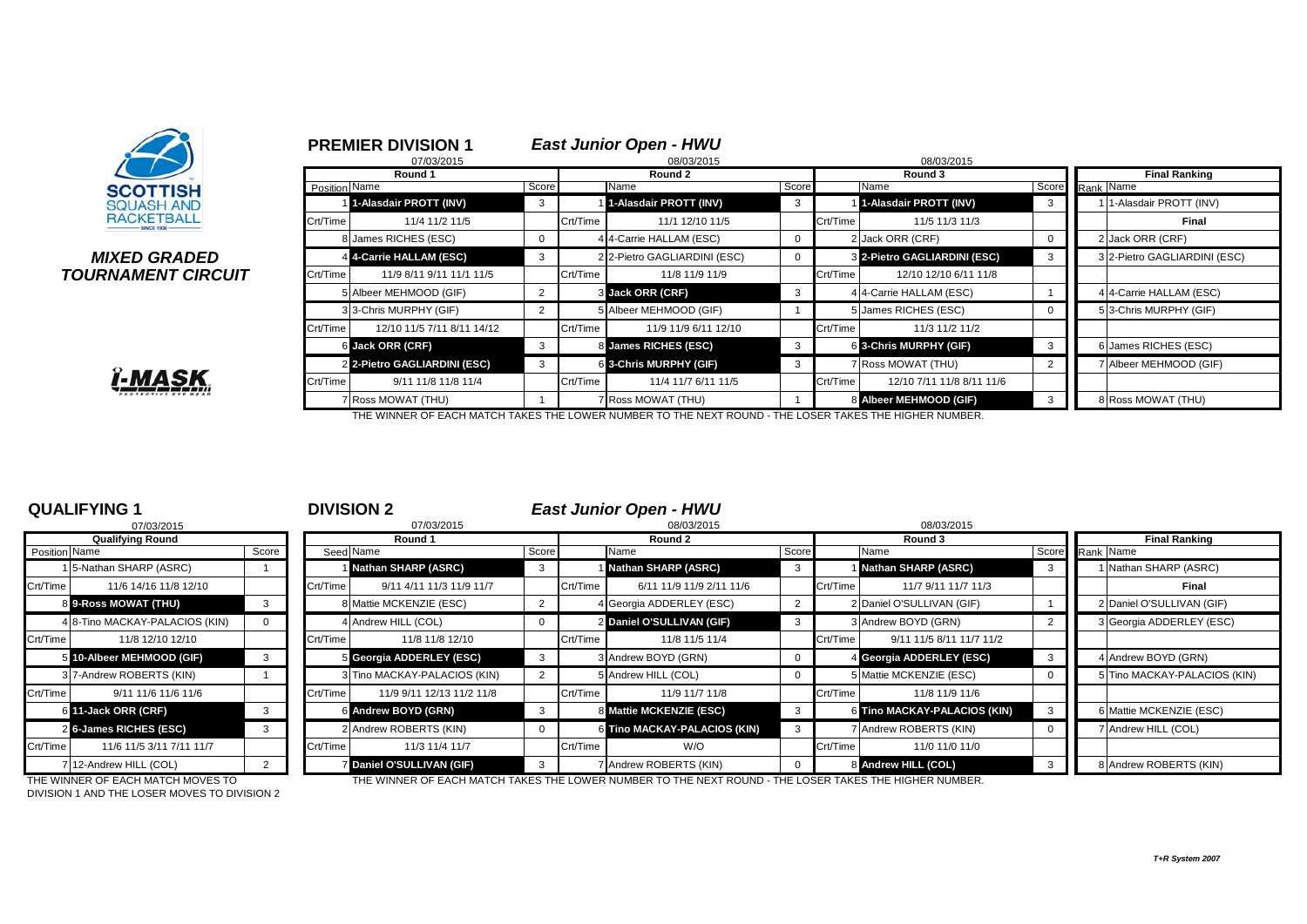## **QUALIFYING 2**<br>07/03/2015<br>08/03/2015

| 07/03/2015    |                             |       |           | 07/03/2015                    |                |          | 08/03/2015               |       | 08/03/2015 |                                |   |                      |                        |  |
|---------------|-----------------------------|-------|-----------|-------------------------------|----------------|----------|--------------------------|-------|------------|--------------------------------|---|----------------------|------------------------|--|
|               | <b>Qualifying Round</b>     |       |           | Round 1                       |                |          | Round 2                  |       |            | Round 3                        |   | <b>Final Ranking</b> |                        |  |
| Position Name |                             | Score | Seed Name |                               | Score          |          | Name                     | Score |            | Name                           |   | Score Rank Name      |                        |  |
|               | 13-Daniel O'SULLIVAN (GIF)  |       |           | <b>Katriona ALLEN (PER)</b>   | 3              |          | I Katriona ALLEN (PER)   | 0     |            | 1 Fraser STEVEN (THU)          |   |                      | I Emma FITZSIMMONS     |  |
| Crt/Time      | 11/9 11/6 5/11 11/8         |       | Crt/Time  | 11/6 12/14 9/11 6/11 11/8     |                | Crt/Time | 11/7 11/9 11/9           |       | Crt/Time   | 11/3 11/13 8/11 12/10 13/11    |   |                      | Final                  |  |
|               | 8 17-Emma FITZSIMMONS (DUN) |       |           | 8 Craig THOMSON (ASRC)        | $\overline{2}$ |          | 4 Fraser STEVEN (THU)    |       |            | 2 Emma FITZSIMMONS (DUN)       |   |                      | 2 Fraser STEVEN (THU)  |  |
|               | 4 16-Katriona ALLEN (PER)   |       |           | 4 Fraser STEVEN (THU)         | 3              |          | 2 Emma FITZSIMMONS (DUN) |       |            | 3 Calum CARSWELL (SGF)         | 3 |                      | 3 Calum CARSWELL (S    |  |
| Crt/Time      | 11/9 11/7 11/7              |       | Crt/Time  | 11/6 11/8 8/11 11/9           |                | Crt/Time | 11/7 11/9 11/6           |       | Crt/Time   | 11/4 11/9 6/11 11/3            |   |                      |                        |  |
|               | 5 18-Georgia ADDERLEY (ESC) |       |           | 5 John MEEHAN (SGF)           |                |          | 3 Calum CARSWELL (SGF)   |       |            | 4 Katriona ALLEN (PER)         |   |                      | 4 Katriona ALLEN (PER) |  |
|               | 3 15-Andrew BOYD (GRN)      | 3     |           | <b>8 Calum CARSWELL (SGF)</b> | 3              |          | 5 John MEEHAN (SGF)      | 3     |            | 5 John MEEHAN (SGF)            |   |                      | 5 John MEEHAN (SGF)    |  |
| Crt/Time      | 7/11 11/5 9/11 11/2 11/6    |       | Crt/Time  | 7/11 11/7 11/6 11/8           |                | Crt/Time | 11/7 7/11 11/8 11/5      |       | Crt/Time   | 13/11 7/11 9/11 12/10 11/9     |   |                      |                        |  |
|               | 6 19-Calum CARSWELL (SGF)   |       |           | 6 Harry BARRON (NAI)          |                |          | 8 Craig THOMSON (ASRC)   |       |            | 6 Harry BARRON (NAI)           |   |                      | 6 Harry BARRON (NAI)   |  |
|               | 2 14-Mattie MCKENZIE (ESC)  |       |           | 2 Emma FITZSIMMONS (DUN)      |                |          | 6 Harry BARRON (NAI)     |       |            | <b>7 Harry JACOBSEN (ASRC)</b> | 3 |                      | 7 Harry JACOBSEN (AS   |  |
| Crt/Time      | 11/3 11/3 8/11 11/4         |       | Crt/Time  | 11/9 11/5 12/14 11/8          |                | Crt/Time | 11/8 11/6 12/10          |       | Crt/Time   | 11/7 9/11 11/7 11/6            |   |                      |                        |  |
|               | 7 20-Fraser STEVEN (THU)    |       |           | Harry JACOBSEN (ASRC)         |                |          | 7 Harry JACOBSEN (ASRC)  |       |            | 8 Craig THOMSON (ASRC)         |   |                      | 8 Craig THOMSON (ASP   |  |

THE WINNER OF EACH MATCH MOVES TO DIVISION 2 AND THE LOSER MOVES TO DIVISION 3



| <b>Position Name</b> |                                   | Score |          | Seed Name                    | Score |          | Name                                                                          | Score |          | Name                        | Score Rank Name |                          |
|----------------------|-----------------------------------|-------|----------|------------------------------|-------|----------|-------------------------------------------------------------------------------|-------|----------|-----------------------------|-----------------|--------------------------|
|                      | 13-Daniel O'SULLIVAN (GIF)        | 3     |          | <b>Katriona ALLEN (PER)</b>  | -3    |          | 1 Katriona ALLEN (PER)                                                        |       |          | Fraser STEVEN (THU)         |                 | 1 Emma FITZSIMMONS (DUN) |
| Crt/Time             | 11/9 11/6 5/11 11/8               |       | Crt/Time | 11/6 12/14 9/11 6/11 11/8    |       | Crt/Time | 11/7 11/9 11/9                                                                |       | Crt/Time | 11/3 11/13 8/11 12/10 13/11 |                 | Final                    |
|                      | 817-Emma FITZSIMMONS (DUN)        |       |          | 8 Craig THOMSON (ASRC)       |       |          | 4 Fraser STEVEN (THU)                                                         |       |          | 2 Emma FITZSIMMONS (DUN)    |                 | 2 Fraser STEVEN (THU)    |
|                      | 4 16-Katriona ALLEN (PER)         |       |          | <b>4 Fraser STEVEN (THU)</b> | - 3   |          | 2 Emma FITZSIMMONS (DUN)                                                      |       |          | 3 Calum CARSWELL (SGF)      |                 | 3 Calum CARSWELL (SGF)   |
| Crt/Time             | 11/9 11/7 11/7                    |       | Crt/Time | 11/6 11/8 8/11 11/9          |       | Crt/Time | 11/7 11/9 11/6                                                                |       | Crt/Time | 11/4 11/9 6/11 11/3         |                 |                          |
|                      | 5 18-Georgia ADDERLEY (ESC)       | 3     |          | 5 John MEEHAN (SGF)          |       |          | 3 Calum CARSWELL (SGF)                                                        |       |          | 4 Katriona ALLEN (PER)      |                 | 4 Katriona ALLEN (PER)   |
|                      | 3 15-Andrew BOYD (GRN)            |       |          | 3 Calum CARSWELL (SGF)       |       |          | 5 John MEEHAN (SGF)                                                           |       |          | 5 John MEEHAN (SGF)         |                 | 5 John MEEHAN (SGF)      |
| Crt/Time             | 7/11 11/5 9/11 11/2 11/6          |       | Crt/Time | 7/11 11/7 11/6 11/8          |       | Crt/Time | 11/7 7/11 11/8 11/5                                                           |       | Crt/Time | 13/11 7/11 9/11 12/10 11/9  |                 |                          |
|                      | 6 19-Calum CARSWELL (SGF)         |       |          | 6 Harry BARRON (NAI)         |       |          | 8 Craig THOMSON (ASRC)                                                        |       |          | 6 Harry BARRON (NAI)        |                 | 6 Harry BARRON (NAI)     |
|                      | 2 14-Mattie MCKENZIE (ESC)        |       |          | 2 Emma FITZSIMMONS (DUN)     |       |          | 6 Harry BARRON (NAI)                                                          |       |          | Harry JACOBSEN (ASRC)       | 3               | 7 Harry JACOBSEN (ASRC)  |
| Crt/Time             | 11/3 11/3 8/11 11/4               |       | Crt/Time | 11/9 11/5 12/14 11/8         |       | Crt/Time | 11/8 11/6 12/10                                                               |       | Crt/Time | 11/7 9/11 11/7 11/6         |                 |                          |
|                      | 7 20-Fraser STEVEN (THU)          |       |          | Harry JACOBSEN (ASRC)        |       |          | 7 Harry JACOBSEN (ASRC)                                                       |       |          | 8 Craig THOMSON (ASRC)      |                 | 8 Craig THOMSON (ASRC)   |
|                      | THE WINNER OF FACH MATCH MOVES TO |       |          |                              |       |          | THE WINNER OF FACH MATCH TAKES THE LOWER NUMBER TO THE NEXT ROUND - THE LOSER |       |          | TAKES THE HIGHER NUMBER     |                 |                          |



| 07/03/2015              |                              |       |  |  |  |  |  |  |  |  |
|-------------------------|------------------------------|-------|--|--|--|--|--|--|--|--|
| <b>Qualifying Round</b> |                              |       |  |  |  |  |  |  |  |  |
| Position Name           |                              | Score |  |  |  |  |  |  |  |  |
| 1                       | 21-Harry JACOBSEN (ASRC)     | з     |  |  |  |  |  |  |  |  |
| Crt/Time                | 11/6 11/7 11/7               |       |  |  |  |  |  |  |  |  |
|                         | 8 25-Robbie HARPER (DUN)     | 0     |  |  |  |  |  |  |  |  |
| $\overline{4}$          | 24-John MEEHAN (SGF)         | 3     |  |  |  |  |  |  |  |  |
| Crt/Time                | 11/6 7/11 11/4 12/10         |       |  |  |  |  |  |  |  |  |
|                         | 5 26-Arthur JACOBSEN (ASRC)  |       |  |  |  |  |  |  |  |  |
| 3                       | 23-Harry BARRON (NAI)        | 3     |  |  |  |  |  |  |  |  |
| Crt/Time                | 11/6 11/5 11/9               |       |  |  |  |  |  |  |  |  |
|                         | 6 27-Catherine HOLLAND (DBY) | ŋ     |  |  |  |  |  |  |  |  |
| $\overline{2}$          | 22-Craig THOMSON (ASRC)      | 3     |  |  |  |  |  |  |  |  |
| Crt/Time                | 11/3 14/12 11/8              |       |  |  |  |  |  |  |  |  |
|                         | 7 28-David RICHES (ESC)      |       |  |  |  |  |  |  |  |  |

**QUALIFYING 3**<br>07/03/2015 **DIVISION 4**<br>08/03/2015 *DIVISION 4* 07/03/2015 8 07/03/2015 08/03/2015 08/03/2015 **Qualifying Round Round 1 Round 2 Round 3 Final Ranking** Position Name Score Seed Name Score Name Score Name Score Rank Name 1 **21-Harry JACOBSEN (ASRC)** 3 1 Robbie HARPER (DUN) 0 1 **Ruadhri MCDOUGALL (SGF)** 3 1 **Ruadhri MCDOUGALL (SGF)** 3 1 Ruadhri MCDOUGALL (SGF) Crt/Time 11/6 11/7 11/7 Crt/Time 11/8 11/2 11/4 Crt/Time 11/4 9/11 11/6 11/8 Crt/Time 11/8 13/11 8/11 11/7 **Final** 8 **Ruadhri MCDOUGALL (SGF)** 3 4 Fraser LAING (BOA) 1 2 Arthur JACOBSEN (ASRC) 1 2 Arthur JACOBSEN (ASRC) 4 **David RICHES (ESC)** 1 2 **Arthur JACOBSEN (ASRC)** 3 3 David TAYLOR (WTN) 3 3 David TAYLOR (WTN) Crt/Time | 11/6 7/11 11/4 12/10 | Crt/Time | 11/7 11/9 10/12 11/4 | Crt/Time | 11/1 11/7 11/8 | Crt/Time | 9/11 13/11 11/2 1/11 11/4 5 26-Arthur JACOBSEN (ASRC) 1 5 **Fraser LAING (BOA)** 3 3 David TAYLOR (WTN) 0 4 Fraser LAING (BOA) 2 4 Fraser LAING (BOA) 3 **23-Harry BARRON (NAI)** 3 3 Catherine HOLLAND (DBY) 0 5 **David RICHES (ESC)** 3 5 **David RICHES (ESC)** 3 5 David RICHES (ESC) Crt/Time 11/7 11/9 11/1 Crt/Time 11/4 5/11 3/11 11/8 11/9 Crt/Time 11/6 11/6 11/6 6 27-Catherine HOLLAND (DBY) 0 6 **David TAYLOR (WTN)** 3 8 Robbie HARPER (DUN) 2 6 Catherine HOLLAND (DBY) 0 6 Catherine HOLLAND (DBY) 2 **22-Craig THOMSON (ASRC)** 3 2 **Arthur JACOBSEN (ASRC)** 3 6 **Catherine HOLLAND (DBY)** 3 7 Euan REED (DLE) 0 7 Robbie HARPER (DUN) Crt/Time 11/3 14/12 11/8 Crt/Time 12/10 11/6 15/13 Crt/Time 11/0 11/0 11/0 Crt/Time 11/0 11/0 11/0 7 28-David RICHES (ESC) 0 7 Euan REED (DLE) 0 7 Euan REED (DLE) 0 8 **Robbie HARPER (DUN)** 3 8 Euan REED (DLE) THE WINNER OF EACH MATCH MOVES TO THE WINNER OF EACH MATCH TAKES THE LOWER NUMBER TO THE NEXT ROUND - THE LOSER TAKES THE HIGHER NUMBER.

DIVISION 3 AND THE LOSER MOVES TO DIVISION 4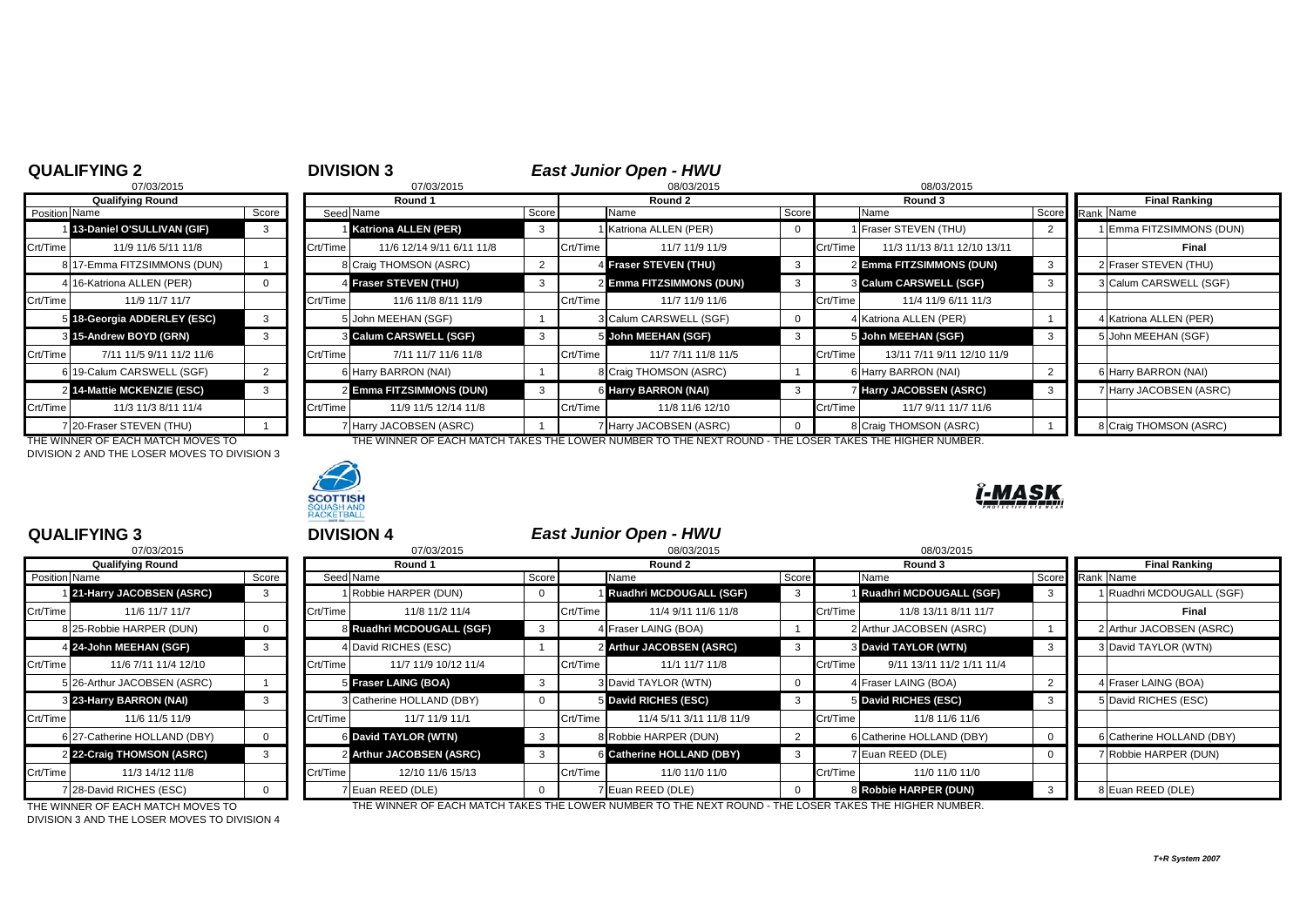# **QUALIFYING 4**<br><sup>07/03/2015</sup> <sup>07/03/2015</sup> <sup>07/03/2015</sup> <sup>07/03/2015</sup> <sup>07/03/2015</sup> <sup>07/03/2015</sup> 07/03/2015 8 07/03/2015 08/03/2015 08/03/2015 2 30-Ruadhri MCDOUGALL (SGF) 3

DIVISION 4 AND THE LOSER MOVES TO DIVISION 5



|          | Qualifying Round             |  |          | Round 1                     |       |          | Round 2                     |       | Round 3  | <b>Final Ranking</b>          |                        |  |
|----------|------------------------------|--|----------|-----------------------------|-------|----------|-----------------------------|-------|----------|-------------------------------|------------------------|--|
|          | Score<br>Position Name       |  |          | Seed Name                   | Score |          | Name                        | Score |          | Name                          | Score Rank Name        |  |
|          | 29-Euan REED (DLE)           |  |          | <b>Catherine BOYD (GRN)</b> |       |          | <b>Catherine BOYD (GRN)</b> |       |          | <b>Catherine BOYD (GRN)</b>   | Catherine BOYD (GRN)   |  |
| Crt/Time | 11/5 11/4 11/4               |  | Crt/Time | 5/11 11/3 11/4 11/5         |       | Crt/Time | 9/11 14/12 11/7 11/8        |       | Crt/Time | 8/11 11/8 11/7 11/4           | Final                  |  |
|          | 8 33-Catherine BOYD (GRN)    |  |          | 8 Jack FENTON (SSRC)        |       |          | 4 Ben ORR (CRF)             |       |          | 2 Andrew GLEN (GA)            | 2 Andrew GLEN (GA)     |  |
|          | 4 32-Fraser LAING (BOA)      |  |          | 4 Ben ORR (CRF)             |       |          | 2 Callum SORBIE (KIN)       |       |          | <b>8 Callum SORBIE (KIN)</b>  | 3 Callum SORBIE (KIN)  |  |
| Crt/Time | 11/9 11/6 11/7               |  | Crt/Time | 11/7 11/9 8/11 11/9         |       | Crt/Time | 11/4 3/11 12/10 11/8        |       | Crt/Time | 12/10 11/8 11/6               |                        |  |
|          | 5 34-Callum SORBIE (KIN)     |  |          | 5 Anna HALLAM (ESC)         |       |          | 3 Andrew GLEN (GA)          | 3     |          | 4 Ben ORR (CRF)               | 4 Ben ORR (CRF)        |  |
|          | 3 31-David TAYLOR (WTN)      |  |          | 3 Huzaifah ALI (GIF)        |       |          | 5 Anna HALLAM (ESC)         |       |          | 5 Anna HALLAM (ESC)           | 5 Robert MCNAUGHT (GA) |  |
| Crt/Time | 11/3 11/1 11/7               |  | Crt/Time | 11/8 14/12 11/8             |       | Crt/Time | 11/9 8/11 5/11 11/6 11/9    |       | Crt/Time | 11/6 11/9 12/10               |                        |  |
|          | 6 35-Huzaifah ALI (GIF)      |  |          | 6 Andrew GLEN (GA)          |       |          | 8 Jack FENTON (SSRC)        |       |          | <b>6 Robert MCNAUGHT (GA)</b> | 6 Anna HALLAM (ESC)    |  |
|          | 2 30-Ruadhri MCDOUGALL (SGF) |  |          | 2 Callum SORBIE (KIN)       |       |          | 6 Huzaifah ALI (GIF)        |       |          | 7 Huzaifah ALI (GIF)          | Jack FENTON (SSRC)     |  |
| Crt/Time | 11/4 12/10 11/8              |  | Crt/Time | 11/5 11/2 11/7              |       | Crt/Time | 12/10 8/11 11/7 11/7        |       | Crt/Time | 11/0 11/0 11/0                |                        |  |
|          | 36-Ben ORR (CRF)             |  |          | 7 Robert MCNAUGHT (GA)      |       |          | <b>Robert MCNAUGHT (GA)</b> |       |          | 8 Jack FENTON (SSRC)          | 8 Huzaifah ALI (GIF)   |  |

THE WINNER OF EACH MATCH MOVES TO THE WINNER OF EACH MATCH TAKES THE LOWER NUMBER TO THE NEXT ROUND - THE LOSER TAKES THE HIGHER NUMBER.



## I-MAS

| 07/03/2015              |                             |       |  |  |  |  |  |  |  |  |
|-------------------------|-----------------------------|-------|--|--|--|--|--|--|--|--|
| <b>Qualifying Round</b> |                             |       |  |  |  |  |  |  |  |  |
| <b>Position Name</b>    |                             | Score |  |  |  |  |  |  |  |  |
|                         | 137-Robert MCNAUGHT (GA)    | з     |  |  |  |  |  |  |  |  |
| Crt/Time                | 8/11 11/6 12/10 9/11 11/6   |       |  |  |  |  |  |  |  |  |
|                         | 8 41-Logan LAWRENCE (GAR)   | 2     |  |  |  |  |  |  |  |  |
| $\overline{4}$          | 40-Anna HALLAM (ESC)        | 3     |  |  |  |  |  |  |  |  |
| Crt/Time                | 6/11 9/11 11/6 11/9 11/1    |       |  |  |  |  |  |  |  |  |
|                         | 5 42-Ewan MACANDIE (GA)     | 2     |  |  |  |  |  |  |  |  |
|                         | 3 39-Cameron LAWRENCE (GAR) | ŋ     |  |  |  |  |  |  |  |  |
| Crt/Time                | 11/8 12/10 11/8             |       |  |  |  |  |  |  |  |  |
|                         | 6 43-Andrew GLEN (GA)       | 3     |  |  |  |  |  |  |  |  |
|                         | 2 38-Jack FENTON (SSRC)     | 3     |  |  |  |  |  |  |  |  |
| Crt/Time                | 1/11 11/3 11/8 11/6         |       |  |  |  |  |  |  |  |  |
|                         | 44-Thomas CLARK (WTN)       |       |  |  |  |  |  |  |  |  |

|               | <b>QUALIFYING 5</b>         |               | <b>DIVISION 6</b> |                               |              | <b>East Junior Open - HWU</b> |                               |       |          |                               |                         |                           |
|---------------|-----------------------------|---------------|-------------------|-------------------------------|--------------|-------------------------------|-------------------------------|-------|----------|-------------------------------|-------------------------|---------------------------|
|               | 07/03/2015                  |               |                   | 07/03/2015                    |              |                               | 08/03/2015                    |       |          | 08/03/2015                    |                         |                           |
|               | <b>Qualifying Round</b>     |               | Round 1           |                               |              | Round 2                       |                               |       |          | Round 3                       |                         | <b>Final Ranking</b>      |
| Position Name |                             | Score         | Seed Name         |                               | Score        |                               | Name                          | Score |          | Name                          |                         | Score Rank Name           |
|               | 37-Robert MCNAUGHT (GA)     | 3             |                   | <b>Cameron LAWRENCE (GAR)</b> | 3            |                               | <b>Cameron LAWRENCE (GAR)</b> |       |          | <b>Cameron LAWRENCE (GAR)</b> | -3                      | Cameron LAWRENCE (GAR)    |
| Crt/Time      | 8/11 11/6 12/10 9/11 11/6   |               | Crt/Time          | 11/7 11/4 11/1                |              | Crt/Time                      | 14/12 11/9 11/8               |       | Crt/Time | 10/12 11/7 11/7 7/11 12/10    |                         | Final                     |
|               | 8 41-Logan LAWRENCE (GAR)   | 2             |                   | 8 Christopher DAWE (CRF)      |              |                               | 4 Thomas CLARK (WTN)          |       |          | 2 Adam YOUNG (WTN)            |                         | 2 Adam YOUNG (WTN)        |
|               | 4 40-Anna HALLAM (ESC)      | 3             |                   | 4 Thomas CLARK (WTN)          | -3           |                               | 2 Adam YOUNG (WTN)            |       |          | 3 Ewan MACANDIE (GA)          |                         | 3 Thomas CLARK (WTN)      |
| Crt/Time      | 6/11 9/11 11/6 11/9 11/1    |               | Crt/Time          | 11/9 11/7 11/1                |              | Crt/Time                      | 11/8 8/11 10/12 11/5 11/9     |       | Crt/Time | 11/6 11/5 11/6                |                         |                           |
|               | 5 42-Ewan MACANDIE (GA)     |               |                   | 5 Findlay MCDOUGALL (SGF)     |              |                               | 3 Ewan MACANDIE (GA)          |       |          | 4 Thomas CLARK (WTN)          | -3                      | 4 Ewan MACANDIE (GA)      |
|               | 3 39-Cameron LAWRENCE (GAR) | $\mathbf{0}$  |                   | 3 Ewan MACANDIE (GA)          | $\mathbf{3}$ |                               | 5 Findlay MCDOUGALL (SGF)     | 3     |          | 5 Findlay MCDOUGALL (SGF)     | $\Omega$                | 5 Logan LAWRENCE (GAR)    |
| Crt/Time      | 11/8 12/10 11/8             |               | Crt/Time          | 11/8 11/9 11/5                |              | Crt/Time                      | 11/9 11/13 11/5 11/6          |       | Crt/Time | 11/5 11/5 11/5                |                         |                           |
|               | 6 43-Andrew GLEN (GA)       | $\mathcal{B}$ |                   | 6 Ross WADDELL (BOA)          |              |                               | 8 Christopher DAWE (CRF)      |       |          | 6 Logan LAWRENCE (GAR)        | $\overline{\mathbf{3}}$ | 6 Findlay MCDOUGALL (SGF) |
|               | 2 38-Jack FENTON (SSRC)     | 3             |                   | 2 Logan LAWRENCE (GAR)        |              |                               | 6 Ross WADDELL (BOA)          |       |          | <b>Ross WADDELL (BOA)</b>     | 3                       | 7 Ross WADDELL (BOA)      |
| Crt/Time      | 1/11 11/3 11/8 11/6         |               | Crt/Time          | 11/4 11/9 9/11 11/9           |              | Crt/Time                      | 11/8 11/3 11/9                |       | Crt/Time | 12/10 6/11 11/7 11/6          |                         |                           |
|               | 7 44-Thomas CLARK (WTN)     |               |                   | <b>Adam YOUNG (WTN)</b>       | -3           |                               | <b>Z Logan LAWRENCE (GAR)</b> |       |          | 8 Christopher DAWE (CRF)      |                         | 8 Christopher DAWE (CRF)  |

DIVISION 5 AND THE LOSER MOVES TO DIVISION 6

THE WINNER OF EACH MATCH MOVES TO THE WINNER OF EACH MATCH TAKES THE LOWER NUMBER TO THE NEXT ROUND - THE LOSER TAKES THE HIGHER NUMBER.